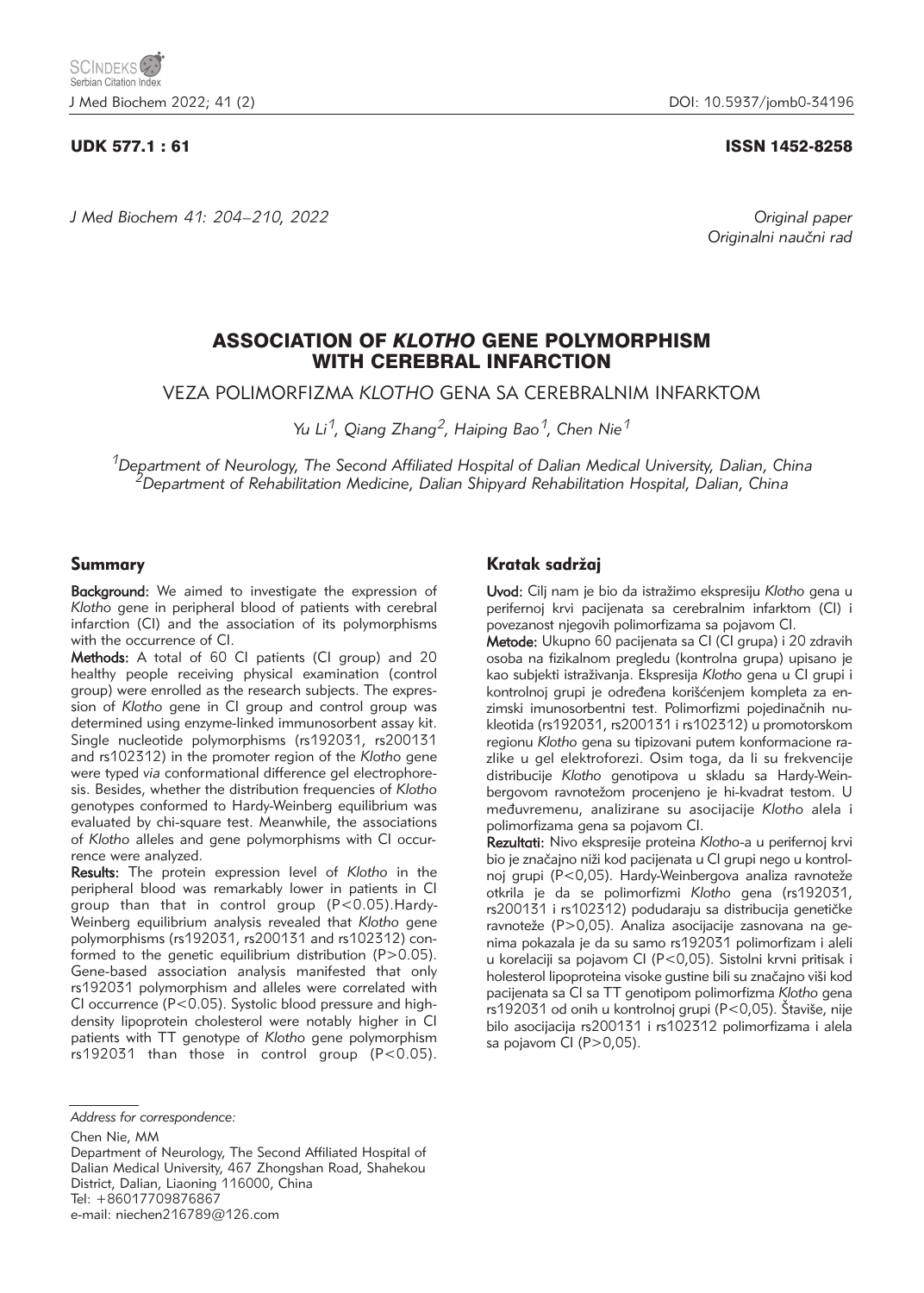Furthermore, there were no associations of rs200131 and rs102312 polymorphisms and alleles with the occurrence of CI ( $P > 0.05$ ).

Conclusions: The expression level of *Klotho* is evidently reduced in the peripheral blood of CI patients. Rs192031 in the promoter region of the *Klotho* gene is associated with the occurrence of CI, while rs200131 and rs102312 have no relations with CI.

Keywords: *Klotho*, cerebral infarction, polymorphism

### Introduction

Cerebral infarction (CI) is an ischemic-hypoxic necrosis induced by insufficient blood supply to local brain tissues. It is characterized by high incidence and disability rates. Various factors can lead to the occurrence of CI, the main cause of which is cerebral atherosclerosis (1). The nature of atherosclerosis lies in the chronic activation of endothelial cells caused by inflammatory and fibro proliferative reactions, which can induce vascular stenosis and insufficient blood supply to the brain, and the secondary rupture of fibrous cap in atherosclerotic plaque eventually leads to CI (2, 3).The correlation of genetic factors (especially gene polymorphisms) with acute atherosclerotic CI has become a research hotspot in recent years. Cathepsin S (CTSS), a cysteine protease of the papain superfamily, plays a vital role in the degradation and reconstruction of extracellular matrix, antigen presentation, inflammation, immunity and angiogenesis (4). A study revealed that single nucleotide polymorphisms (SNPs) (rs774320676 and rs928508030) of the CTSS gene are related to the risk of acute atherosclerotic CI. The T allele of rs774320676 and the G allele of rs928508030 of CTSS are genetic susceptibility genes for acute atherosclerotic CI (5).

*Klotho*, as an anti-aging gene, is able to reduce oxidative stress, thus protecting the cardio-cerebrovascular system (6). A study indicated that the elevated plasma *Klotho* concentration in patients with acute ischemic stroke is correlated with a good functional prognosis (7). Basic experiment illuminated that *Klotho* is an inducer of metabolic coupling between neurons and astrocytes. *Klotho* can be released by the neuronal glutamatergic activity and insulin regulation, thereby stimulating the formation and release of lactic acid in astrocytes (8). Traditional Chinese medicine ligustilide is capable of ameliorating cerebral ischemia-reperfusion injury in mice by up-regulating *Klotho* expression (9). However, the association of *Klotho* gene polymorphism with CI has not been reported yet.

The distribution of polymorphisms (rs192031, rs200131 and rs102312) in the promoter region of the *Klotho* gene was determined in CI patients in this study, so as to provide a certain reference for further research of the genetic pathogenesis of CI.

Zaključak: Nivo ekspresije *Klotho-a* je evidentno smanjen u perifernoj krvi pacijenata sa CI. Rs192031 u promotorskom regionu *Klotho* gena je povezan sa pojavom CI, dok rs200131 i rs102312 nemaju veze sa CI.

Kliučne reči: *Klotho, cerebralni infarkt, polimorfizam* 

### Materials and Methods

#### *Subjects*

A total of 60 CI patients admitted to our hospital from January 2016 to January 2019 were enrolled as the research subjects, including 31 males and 29 females aged (57.41 $\pm$ 2.34) years old. About 4 mL of venous blood was extracted, anticoagulated with sodium citrate, and stored in a refrigerator at -20 °C. Mean while, 20 healthy people receiving physical examination were selected as the controls, with 10 males and 10 females aged  $(57.13 \pm 2.19)$  years old. This study was approved by the Ethics Committee of Linyi Central Hospital, and all the participants signed the informed consent. The patients in the CI group met the diagnostic criteria of the *Chinese Guidelines for Diagnosis and Treatment of Acute Ischemic Stroke 2019*, without transient ischemic attack, and the diagnosis was confirmed by imaging examinations. The subjects in the control group were healthy people who underwent routine physical examination in our hospital, without a history of cardiovascular and cerebrovascular diseases and related family history.

### *Detection of serum* Klotho *protein*

About 4 mL of venous blood was collected and anticoagulated with sodium citrate to detect serum Klotho protein using an enzyme-linked immunosorbent assay (ELISA) kit (Sigma-Aldrich, St. Louis, MO, USA) in accordance with the instructions.

### *Deoxyribonucleic acid (DNA) extraction*

A total of 4 mL of patient's EDTA-anticoagulated blood was taken to extract genomic DNA according to the instructions of the DNA Extraction Kit (Guge Bio-Technology Co., Ltd., Wuhan, China). Sub sequently, the quality of  $2 \mu L$  of sample was measured in 1.5% agarose gel electrophoresis. Meanwhile, the concentration of the extracted DNA was determined using an ultraviolet spectrophotometer.

#### *Polymerase chain reaction (PCR) amplification*

Primers were designed to amplify *Klotho* gene polymorphismsrs192031, rs200131 and rs102312.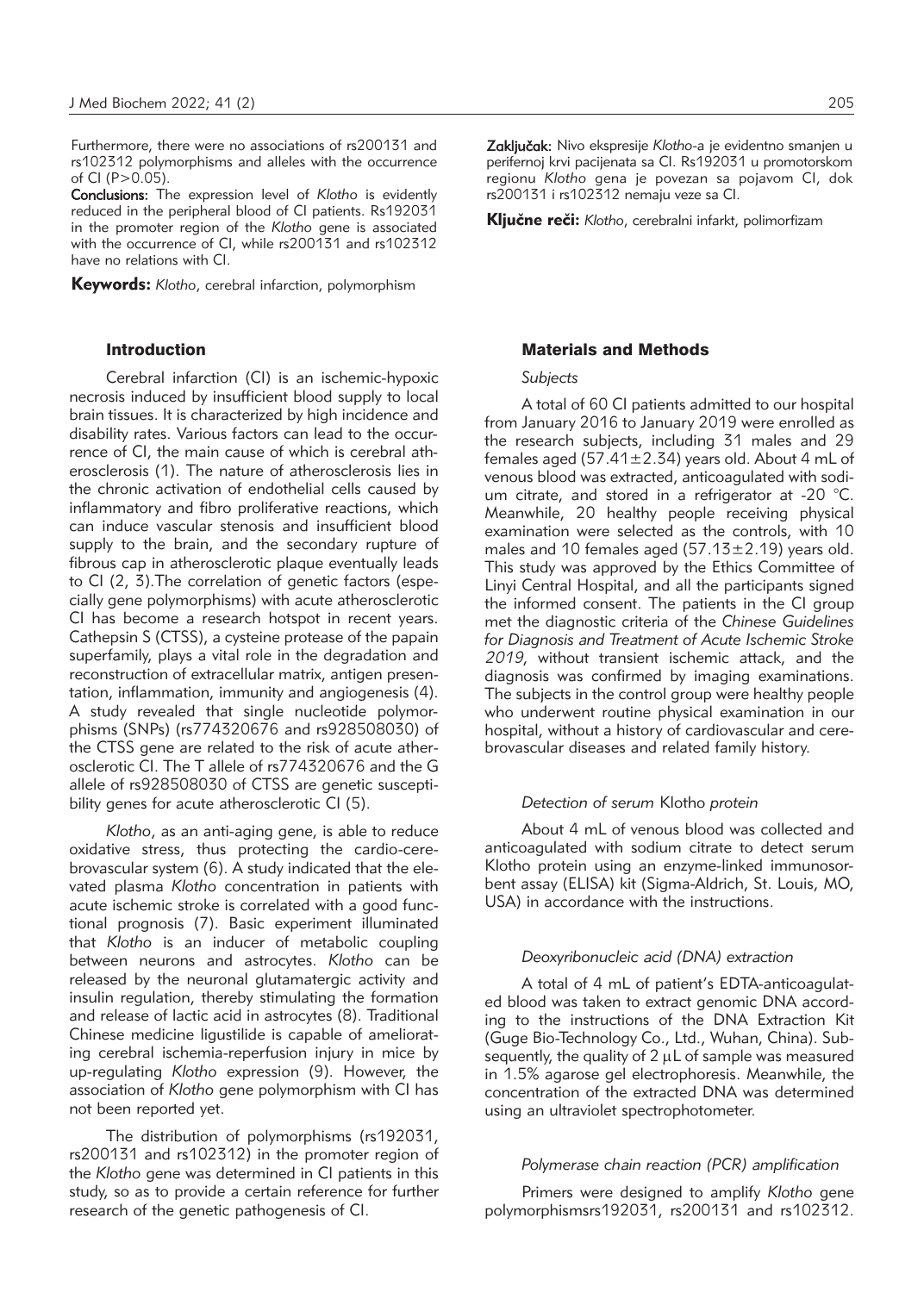| Polymorphism | Primer sequence (5'-3')                                       | Product (bp) |
|--------------|---------------------------------------------------------------|--------------|
| rs192031     | Forward: AGCTGATGGCTATCGTAGCGACCReverse: TGGGCTAGCTAGCTAGTCGG | 223          |
| rs200131     | Forward: AAGTCGATCGTTAGGGCAAReverse: GTGACTTAGGCCAATGAAA      | 302          |
| rs102312     | Forward: AGGCAAATTCGATCGTAGCTAGReverse: TGCTGTAGCTAGCTGATCG   | 381          |

Table I Primer sequences and product sizes of different polymorphisms in the promoter region of the *Klotho* gene.

Table II Probe sequences and product sizes of ligase reaction for different polymorphisms of the *Klotho* gene.

| Polymorphism | Probe                                | Probe sequence (5'-3')                                                                                                    | Product (bp) |
|--------------|--------------------------------------|---------------------------------------------------------------------------------------------------------------------------|--------------|
| rs192031     | rs192031<br>rs192031-<br>Ars192031-T | P-ACGTAGCTAGCTAGTTTTTTTTTTTTTTTTTTT-FAM<br>TTTTTTTTTTTTTTTACCCATTTTTTTTTAT<br>TTTTTTTTTTTTTTTGCGACGAGCATTTTTTTTTAAA       | 124          |
| rs200131     | rs192031<br>rs192031-C<br>rs192031-T | P-AGCCATGCACCCAATTTTTTTTTTTTTTTTTTFAM<br>TTTTTTTTTTTTTTTTTTTTTTTTTTTCGTAGCTAAAC<br>TTTTTTTTTTTTTTTTTTTTTTTTTTTTACGATCGATG | 115          |
| rs102312     | rs102312<br>rs102312-Ar<br>s102312-C | P-ACGGGATGCCATTTTTTTTTTTTTTTTTTT-FAM<br>TTTTTTTTTTTTTTTTTTTTTTTTTTTTGCGGACGAG<br>TTTTTTTTTTTTTTTTTTTTTTTTTGCGGCCAAA       | 108          |

Primer sequences of each polymorphism were shown in *Table I*. The reaction system of PCR (20 uL) included 2.0  $\mu$ L of DNA template, 10.0  $\mu$ L of 2 $\times$  mix, 0.4 µL of forward primer, 0.4 µL of reverse primer, and 7.2  $\mu$ L of ddH<sub>2</sub>O. PCR amplification was performed under the following conditions: 95 °C for 120 s, 35 cycles of 94 °C for 30 s, 57 °C for 90 s and 72 °C for 60 s, followed by extension at 72 °C for 10 min. Subsequently, agarose gel electrophoresis was utilized to detect the amplification of gene fragments.

#### *Ligase detection reaction*

The upstream and downstream probes used in this reaction were designed and synthesized by BGI. The upstream probe was modified by phosphorylation at the5'-terminal region to prepare a probe mixture with a concentration of 12.5  $pmol/μL$ . Ligase detection reaction system  $(3.05 \mu L)$  was composed of 0.05  $\mu$ L of ligase, 1  $\mu$ L of buffer, 1  $\mu$ L of PCR product, and  $1 \mu L$  of probe mixture. PCR amplification was carried out under the following conditions: 95 °C for 120 s, 94 °C for 15 s and 50 °C for 25 s, 30 cycles in total. After that, the concentration was measured using the ultraviolet spectrophotometer. Subsequently, BGI was commissioned to sequence and analyze the target gene. All data were analyzed using Gene Mapper (*Table II*).

#### *Statistical analysis*

Statistical Product and Service Solutions (SPSS) 22.0 software (IBM, Armonk, NY, USA) was applied for statistical analysis. Enumeration data were expressed by frequency and percentage, and measurement data were presented as mean±standard deviation. The genotype frequency in the sample was calculated and tested using the Hardy-Weinberg equilibrium formula. The chi-square test was used for multiple comparisons of enumeration data. Besides, *t*-test and analysis of variance were utilized for measurement data. P<0.05 indicated that the difference was statistically significant.

### **Results**

### *Comparisons of clinical baseline data between CI group and control group*

As shown in *Table III*, blood glucose and systolic blood pressure were obviously increased, but highdensity lipoprotein cholesterol (HDL-C) significantly declined in CI group compared with those in control group  $(P<0.05)$ .

*Comparison of* Klotho *protein levels in peripheral blood between CI group and control group*

As shown in *Figure 1*, the expression level of Klotho in the peripheral blood of patients was markedly reduced in CI group in comparison with that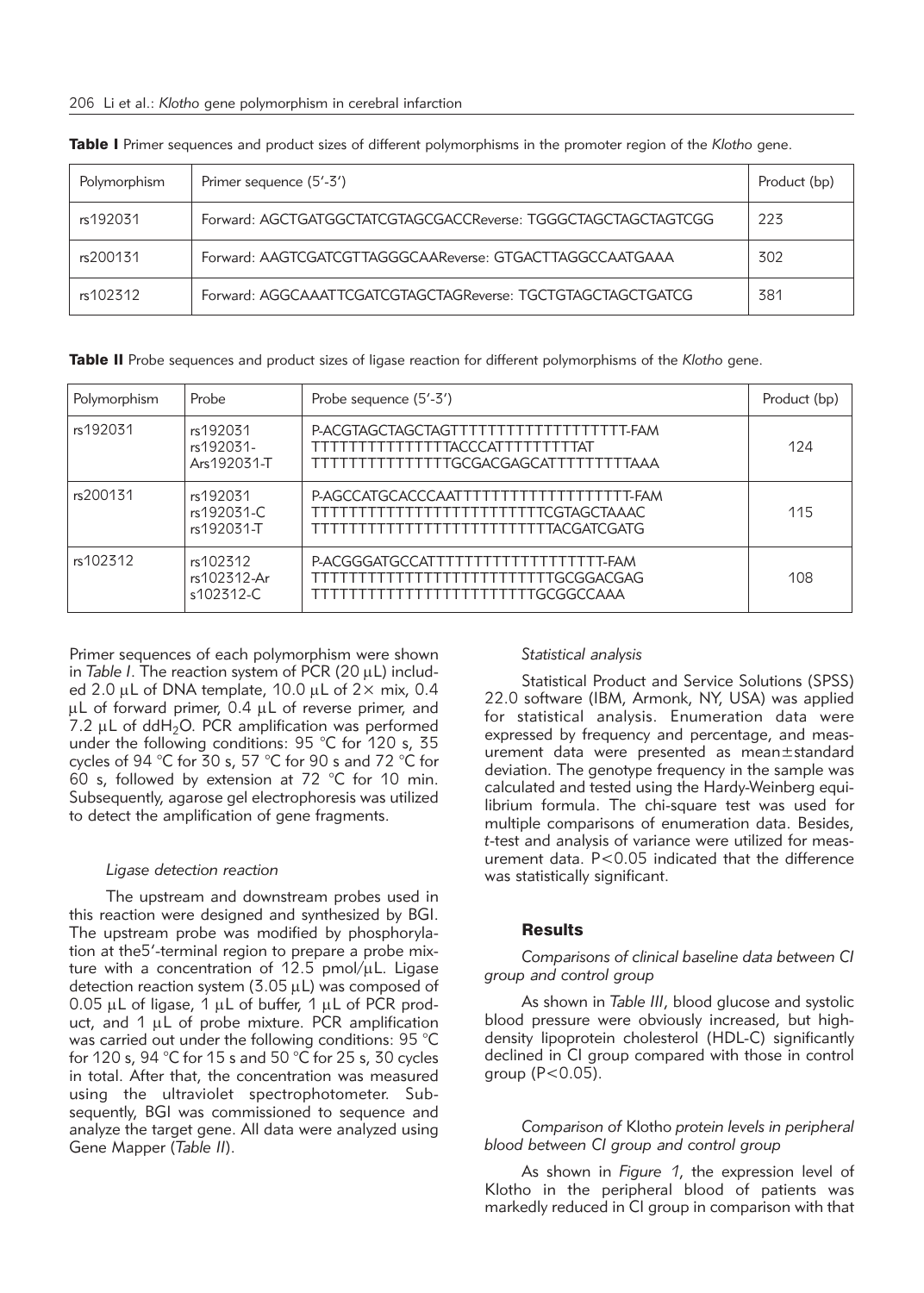Table III Comparisons of clinical data between CI group and control group.

| Index                              | Control group    | CI group                              |       |
|------------------------------------|------------------|---------------------------------------|-------|
| Triglyceride<br>(mmol/L)           | $1.75 \pm 0.28$  | $1.81 \pm 0.21$                       | 0.112 |
| Total cholesterol<br>(mmol/L)      | $4.88 + 0.48$    | $4.91 \pm 0.25$                       | 0.341 |
| $HDL-C$ (mmol/L)                   | $1.28 \pm 0.11$  | $1.14 \pm 0.49$                       | 0.003 |
| $LDL-C$ (mmol/L)                   | $2.99 \pm 0.28$  | $3.02 \pm 0.12$                       | 0.288 |
| Blood glucose<br>(mmol/L)          | $5.22 \pm 1.28$  | $6.29 \pm 0.94$                       | 0.001 |
| Systolic blood<br>pressure (mmHg)  |                  | $131.92 \pm 4.02$   $145.03 \pm 6.82$ | 0.000 |
| Diastolic blood<br>pressure (mmHg) | $80.02 \pm 3.02$ | $84.29 \pm 4.02$                      | 0.018 |



Figure 1 Comparison of *Klotho* protein levels in peripheral blood between CI group and control group. CI: cerebral infarction group. Control: healthy control group. \*P<0.05: a statistical difference vs. control group.

in control group (P<0.05), indicating that Klotho might be involved in the occurrence and development of CI.

#### *Analysis results of Klotho gene polymorphismsrs192031, rs200131 and rs102312*

The *Klotho* gene polymorphisms rs192031, rs200131 and rs102312 in CI group and control group were cleaved by *BSTU I* restriction enzyme, manifesting that polymorphism rs192031 had two alleles (A and T) and three genotypes (AA, AT and TT), rs200131 had two alleles (C and T) and three genotypes (CC, CT and TT), and rs102312 had two alleles (A and C) and three genotypes (AA, AC and CC).

### *Results of Hardy-Weinberg equilibrium test*

The linkage disequilibrium test results of different *Klotho* gene polymorphisms were tested using the Hardy-Weinberg equilibrium formula. As shown in *Table IV*, *r* 2<0.33 was detected between groups of polymorphisms, indicating the conformity of polymorphisms with the equilibrium test between groups.

### *Associations of Klotho gene polymorphisms with CI*

The genotype frequencies of each gene polymorphism in the two groups were shown in *Table V*. The polymorphism rs192031 was remarkably related to the occurrence of CI (P<0.05), while rs200131 and rs102312 were not correlated with CI (P>0.05).

Table IV Results of linkage equilibrium test for the *Klotho* gene polymorphisms between groups.

| Polymorphism |          |          |          |
|--------------|----------|----------|----------|
|              | rs192031 | rs200131 | rs102312 |
| rs192031     |          | 0.012    | 0.108    |
| rs200131     | 0.012    |          | 0.221    |
| rs102312     | 0.108    | 0.221    |          |

Table V Distribution of different genotypes of *Klotho* gene polymorphisms and CI.

| Group                                                         | rs192031 |    |                                                       | rs200131  |    |    | rs102312 |    |    |
|---------------------------------------------------------------|----------|----|-------------------------------------------------------|-----------|----|----|----------|----|----|
|                                                               | AA       | AT | TT                                                    | <b>CC</b> | CT | TT | AA       | AC | CC |
| CI                                                            |          |    | 10.1% 50.9% 39.0% 20.1% 48.0% 30.0% 20.1% 50.9% 29.0% |           |    |    |          |    |    |
| Control 24.0% 51.2% 24.8% 22.8% 46.0% 31.2% 19.3% 51.2% 29.5% |          |    |                                                       |           |    |    |          |    |    |
| C <sup>2</sup>                                                | 1.661    |    |                                                       | 0.499     |    |    | 0.717    |    |    |
| P                                                             | 0.032    |    |                                                       | 0.221     |    |    | 0.610    |    |    |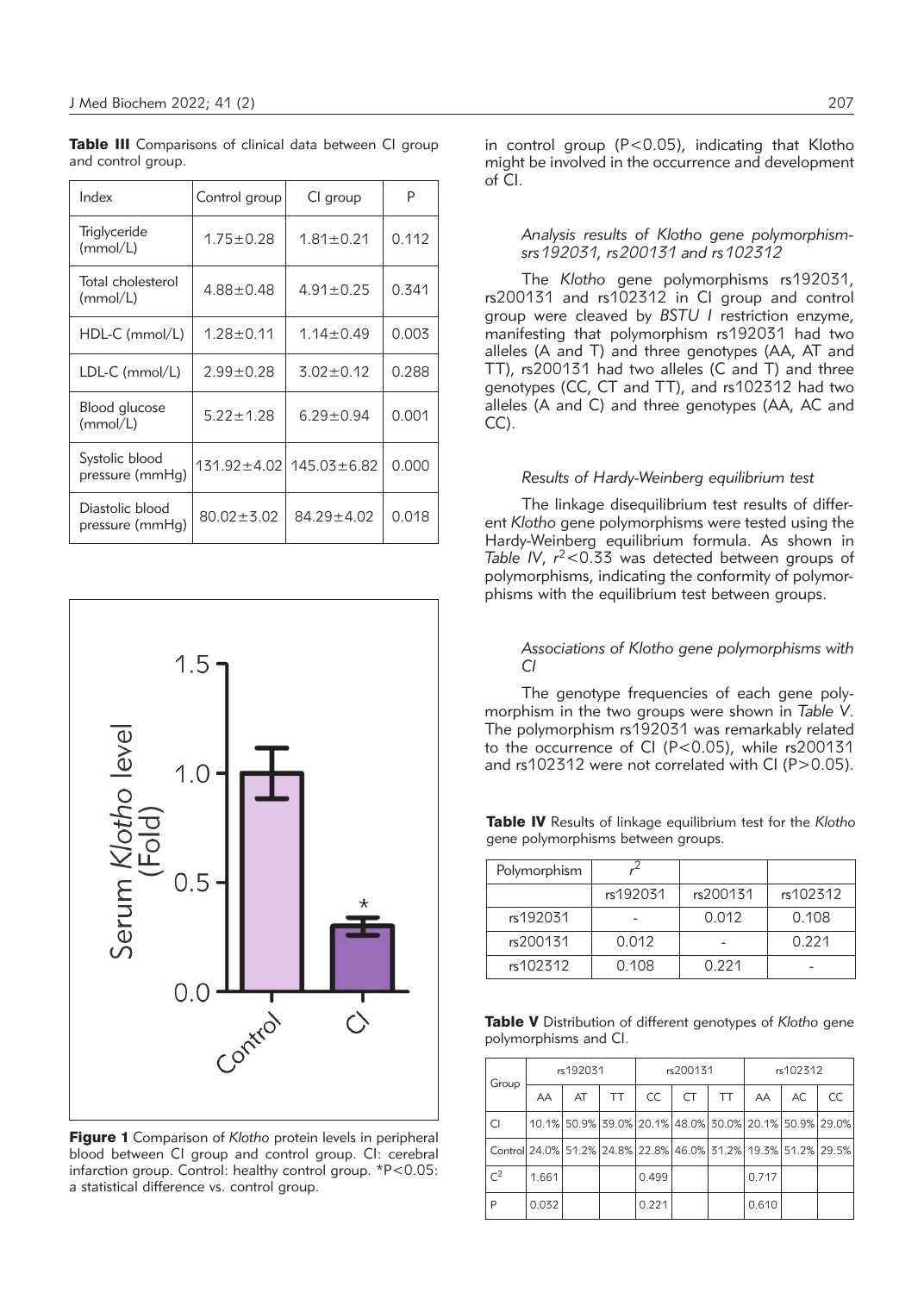| Group          | rs192031 |        | rs200131 |        | rs102312 |        |
|----------------|----------|--------|----------|--------|----------|--------|
|                | Α        |        |          |        | ∼        |        |
| CI             | 30.00%   | 70.00% | 70.21%   | 29.79% | 45.23%   | 54.77% |
| Control        | 82.11%   | 17.89% | 72.22%   | 27.78% | 42.08%   | 57.92% |
| $\mathsf{C}^2$ | 1.432    |        | 0.782    |        | 0.644    |        |
|                | 0.001    |        | 0.114    |        | 0.412    |        |

Table VI Distribution of alleles of *Klotho* gene polymorphisms and CI.

Table VII Correlation analysis of TT genotype of *Klotho* gene polymorphism rs192031 and clinical parameters of CI.

| Index                            | TT genotype       | P                 |       |  |
|----------------------------------|-------------------|-------------------|-------|--|
|                                  | CI                | Control           |       |  |
| Age                              | $48 + 7$          | $49 + 10$         | 0.231 |  |
| Triglyceride, (mmol/L)           | $1.88 + 0.27$     | $1.85 \pm 0.18$   | 0.302 |  |
| Total cholesterol, (mmol/L)      | $4.91 \pm 0.26$   | $4.91 \pm 0.18$   | 0.429 |  |
| $HDL-C$ , (mmol/L)               | $1.33 \pm 0.28$   | $1.16 \pm 0.15$   | 0.019 |  |
| $LDL-C, (mmol/L)$                | $3.02 \pm 0.15$   | $2.98 \pm 0.21$   | 0.192 |  |
| Blood glucose, (mmol/L)          | $6.22 \pm 0.56$   | $5.81 \pm 0.47$   | 0.821 |  |
| Systolic blood pressure, (mmHg)  | $142.11 \pm 4.20$ | $134.83 \pm 5.22$ | 0.001 |  |
| Diastolic blood pressure, (mmHg) | $82.11 \pm 5.92$  | $80.01 \pm 6.92$  | 0.231 |  |

## *Association of Klotho alleles with CI*

According to the genotype frequencies of each polymorphism in the two groups (*Table VI*), the polymorphism rs192031 was obviously associated with occurrence of CI (P<0.05), while rs200131 and rs102312 had no relations with CI (P>0.05).

## *Correlations of TT genotype of Klotho gene polymorphism rs192031 with clinical parameters of CI*

The further research revealed that the systolic blood pressure and HDL-C were notably higher in CI patients with TT genotype of *Klotho* gene polymorphism rs192031 than those in control group (P<0.05) (*Table VII*).

## **Discussion**

CI is a cerebrovascular disease caused by cerebral blood supply disorders, which is characterized by high morbidity and high mortality, seriously threatening people's lives (10). CI can be caused by multiple factors, especially atherosclerosis. Atherosclerotic CI is a multi-source disease resulting from the combined action of genetic and environmental factors. Atherosclerosis can lead to stenosis, occlusion and thrombosis of the blood vessel cavity, or the shedding of unstable plaques can result in CI (11). Therefore, further elucidating the genetic mechanism of CI

occurrence is of important significance for the early prevention and precise treatment of CI.

Previous studies have shown that the polymorphisms of multiple genes are potentially correlated with the occurrence and prognosis of CI. The allele frequency of APOE 4 is notably higher in CI patients than that in healthy controls (12). Tissue inhibitors of metalloproteinases (TIMPs), as endogenous inhibitors of matrix metalloproteinases, participate in the normal cellular processes and the occurrence and progression of atherosclerosis. A study indicated that there is a strong linkage disequilibrium between 1296T/C and -915A/G of TIMP gene, and people with  $TC+CC$  genotype are 1.8 times more likely to suffer mixed carotid plaque than those with TT genotype (13). The certain association of *Klotho* gene polymorphisms with the occurrence and progression of CI was revealed in this study.

In animal models, a broad phenotype similar to the aging phenotype will be caused by suppressing the *Klotho* gene, including atherosclerosis, ectopic calcification, infertility, skin atrophy and severe hypoglycemia, while the overexpression of *Klotho* gene increases the overall life span of guinea pigs by 20- 30% (14). The human *Klotho* gene is located on chromosome 13 and can be expressed as a secretory Klotho protein by variable cleavage of the third exon. The anchored *Klotho* protein is mainly present in the distal convoluted tubules of the kidney and the choroid plexus of the brain, but it can be processed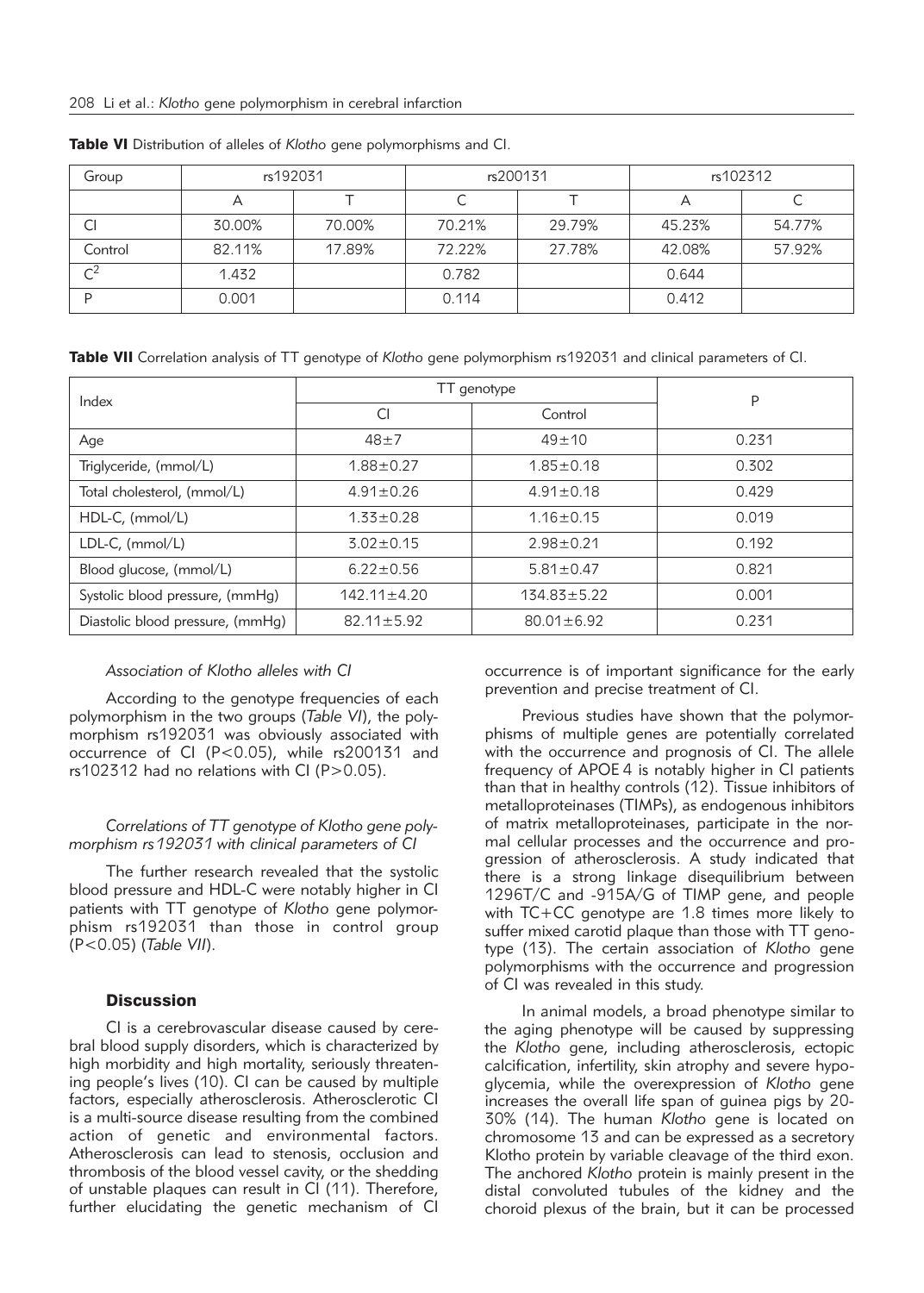and released into the blood after translation, dissociating outside the cells and playing a hormone-like role (15). *Klotho* gene has 6 SNPs in exon 2 and flanking regions, and such polymorphisms are closely related to the occurrence and progression of cardiocerebrovascular diseases (16). The content of serum *Klotho* is higher in patients with a history of myocardial infarction but no history of coronary artery disease or stroke, but the haplotype of *Klotho* is not correlated with the above variables (17). *Klotho* gene polymorphism may be a genetic risk factor for atherosclerotic coronary artery disease rather than vasospasm angina pectoris in the Japanese population. Specifically, a higher ratio of A genotype of the *Klotho* gene polymorphism G-395A was observed in patients with coronary heart disease than that in healthy controls (18).The correlation between polymorphisms (rs192031, rs200131 and rs102312) in the promoter region of *Klotho* and CI occurrence in the Han population was analyzed in this study. The protein was extracted from the peripheral blood of healthy people undergoing physical examination and CI patients. First, the results of ELISA revealed that the expression of *Klotho* protein was lower in the peripheral blood of patients in CI group (P<0.05).

#### References

- 1. Rabinstein AA, Friedman JA, Weigand SD, McClelland RL, Fulgham JR, Manno EM, et al. Predictors of cerebral infarction in aneurysmal subarachnoid hemorrhage. Stroke 2004; 35(8): 1862–6.
- 2. Fletcher AP, Alkjaersig N, Lewis M, Tulevski V, Davies A, Brooks JE, et al. A pilot study of urokinase therapy in cerebral infarction. Stroke 1976; 7(2): 135–42.
- 3. Zhang Y, Liu G, Wang Y, Su Y, Leak RK, Cao G. Procalcitonin as a Biomarker for Malignant Cerebral Edema in Massive Cerebral Infarction. Sci Rep 2018; 8(1): 993.
- 4. Drake FH, Dodds RA, James IE, Connor JR, Debouck C, Richardson S, et al. Cathepsin K, but not cathepsins B, L, or S, is abundantly expressed in human osteoclasts. J Biol Chem 1996; 271(21): 12511–6.
- 5. Luo L, Zhu M, Zhou J. Association between CTSS gene polymorphism and the risk of acute atherosclerotic cerebral infarction in Chinese population: a case-control study. Biosci Rep 2018; 38(6): BSR20180586.
- 6. Li Y, Chen F, Wei A, Bi F, Zhu X, Yin S, et al. Klotho recovery by genistein via promoter histone acetylation and DNA demethylation mitigates renal fibrosis in mice. J Mol Med (Berl) 2019; 97(4): 541–52.
- 7. Jerin A, Mosa OF, Kališnik JM, Žibert J, Skitek M. Serum Klotho as a marker for early diagnosis of acute kidney injury after cardiac surgery. J Med Biochem 2020; 39 (2): 133–9.
- 8. Mazucanti CH, Kawamoto EM, Mattson MP, Scavone C, Camandola S. Activity-dependent neuronal Klotho en-

Subsequently, the target polymorphisms were genotyped to record the distribution of genotype and allele frequencies in different groups. The results indicated that there were significant correlations between the *Klotho* gene polymorphism rs192031 and its genotypes and the occurrence of CI (P<0.05). People with AT genotype were more likely to suffer CI than those with AA or TT genotype. The polymorphisms rs200131 and rs102312 and their genotypes had no remarkable associations with CI occurrence (P>0.05).

#### **Conclusions**

In conclusion, this study illuminates for the first time that the *Klotho* gene polymorphism rs192031 was potentially associated with the occurrence of CI, while polymorphisms rs200131 and rs102312 and their genotypes were not related to the onset of CI.

*Acknowledgements.* No

#### Conflict of interest statement

The authors reported no conflict of interest regarding the publication of this article.

- hances astrocytic aerobic glycolysis. J Cereb Blood Flow Metab 2019; 39(8): 1544–56.
- 9. Long FY, Shi MQ, Zhou HJ, Liu DL, Sang N, Du JR. Klotho upregulation contributes to the neuroprotection of ligustilide against cerebral ischemic injury in mice. Eur J Pharmacol 2018; 820: 198–205.
- 10. Brott T, Tomsick T, Feinberg W, Johnson C, Biller J, Broderick J, et al. Baseline silent cerebral infarction in the Asymptomatic Carotid Atherosclerosis Study. Stroke 1994; 25(6): 1122–9.
- 11. Kim J, Song TJ, Song D, Lee HS, Nam CM, Nam HS, et al. Serum alkaline phosphatase and phosphate in cerebral atherosclerosis and functional outcomes after cerebral infarction. Stroke 2013; 44(12): 3547–9.
- 12. Jin ZQ, Fan YS, Ding J, Chen M, Fan W, Zhang GJ, et al. Association of apolipoprotein E 4 polymorphism with cerebral infarction in Chinese Han population. Acta Pharmacol Sin 2004; 25(3): 352–6.
- 13. Zheng Z, He X, Zhu M, Jin X, Li C, Zhu F, et al. Tissue inhibitor of the metalloproteinases-3 gene polymorphisms and carotid plaque susceptibility in the Han Chinese population. Int J Neurosci 2018; 128(10): 920– 7.
- 14. Yamamoto M, Clark JD, Pastor JV, Gurnani P, Nandi A, Kurosu H, et al. Regulation of oxidative stress by the antiaging hormone klotho. J Biol Chem 2005; 280(45): 38029–34.